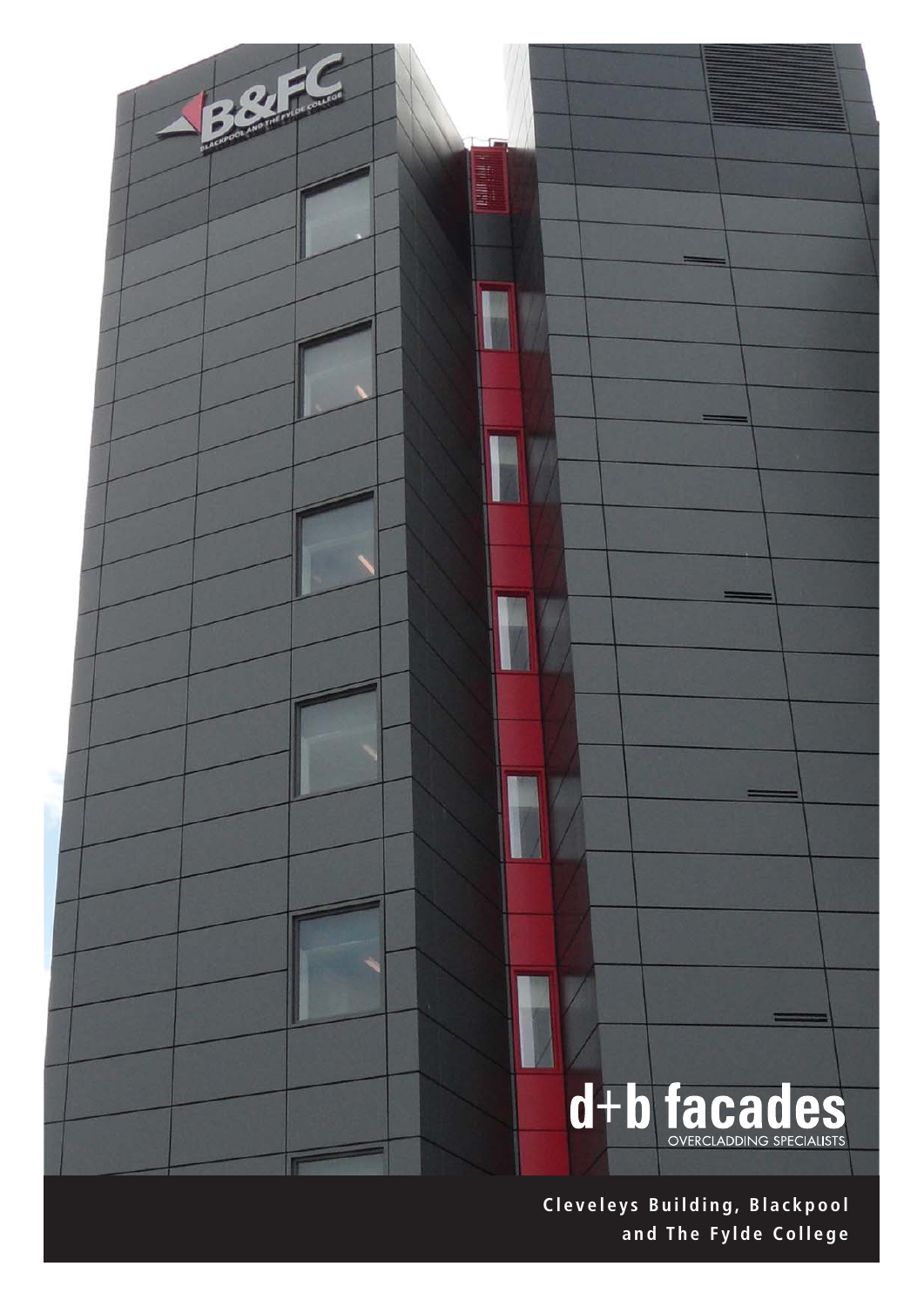

**REFERENCE CONTACT** John Pye Project Director College Capital Projects Ashfield Road, Bispham Lancashire FY2 0HB T: 01253 504349 M: 07932 605046 E: John.pye@blackpool.ac.uk

**TYPE OF CONTRACT** Design and build contract JCT 2005 **CONTRACT VALUE** £2.46m

**PROJECT DURATION** 45 weeks

## **Client Testimonial**

*"Blackpool and The Fylde College are delighted with the transformational change to the seven-storey landmark Cleveleys Building which was completed on time and within budget by d+b facades.*

*The project was delivered around the normal working operations of a live College site and we were pleased not to have lost any teaching and learning time throughout the entire construction period thanks to d+b's approach to careful planning.*

*We hope to undertake future over-cladding projects at the College in forth-coming years and would welcome d+b being part of the project delivery team".*

**John Pye**, Project Director - College Capital Projects

## **PROJECT SCOPE**

The project comprised design and build of an insulated aluminium rainscreen and replacement windows to the seven storey Cleveleys building and adjacent boiler room with local repair, restraint and stabilisation of the existing external fabric. Additional works undertaken included new aluminium glazed screens and doors at ground level and new insulated over-roofing to all roofs.



**Cleveleys Building, Blackpool and The Fylde College** + **d+b facades**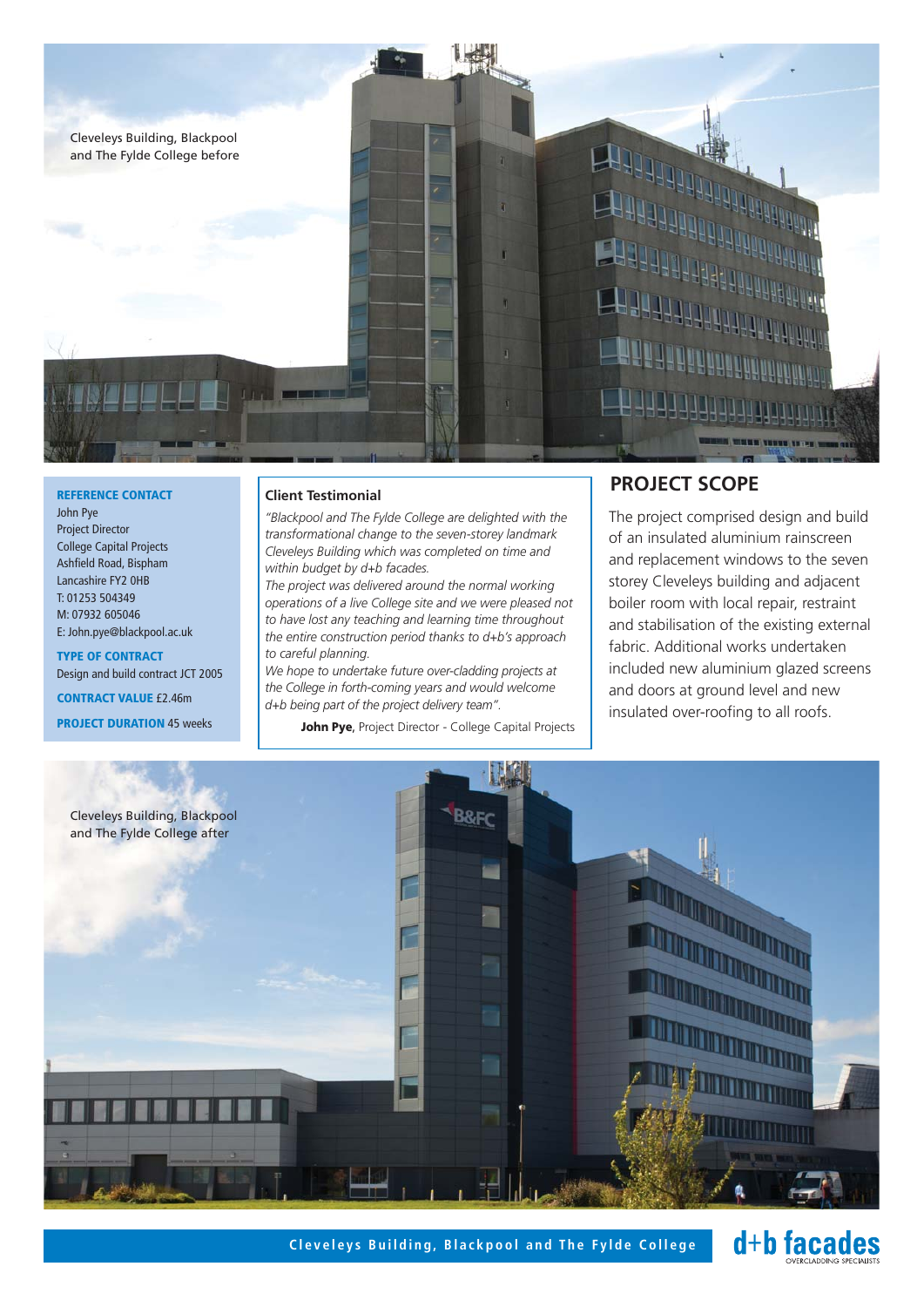



Cleveleys Building, Blackpool and The Fylde College before Cleveleys Building, Blackpool and The Fylde College after



Cleveleys Building, Blackpool and The Fylde College before Cleveleys Building, Blackpool and The Fylde College during

![](_page_2_Picture_6.jpeg)

Cleveleys Building, Blackpool and The Fylde College **+1 1 facades** 

![](_page_2_Picture_8.jpeg)